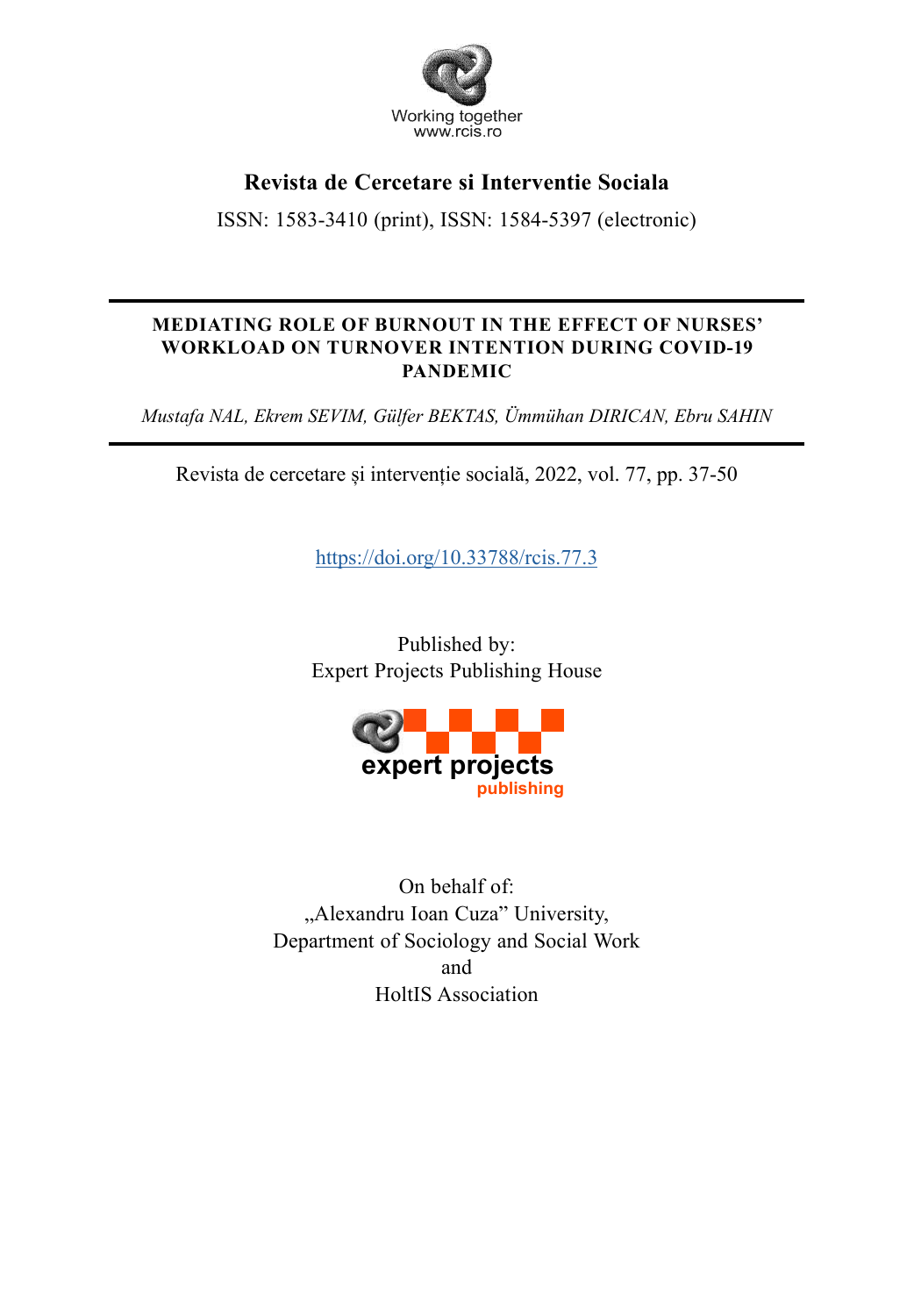# **Mediating Role of Burnout in the Effect of Nurses' Workload on Turnover Intention during COVID-19 Pandemic**

Mustafa NAL<sup>1</sup>, Ekrem SEVIM<sup>2</sup>, Gülfer BEKTAS<sup>3</sup>, Ümmühan DIRICAN4 , Ebru SAHIN5

## **Abstract**

Objectives of this study are to investigate the effect of workload on turnover intention and burnout and the mediating role of burnout in the effect of workload on leaving.COVID-19 pandemic leads to highly challenging work conditions for healthcare workers including nurses who mostly work at the front-line accompanying patients. This research was conducted in a private hospital with a Joint Commission International (JCI) certificate in Istanbul of Turkey between January and March 2021. 247 nurses comprising 91% of the nurse population in the hospital have been included. Workload had positive effect on burnout ( $\beta$ =0.51, 95% CI [0.287, 0.441]) and turnover intention of nurses (β=0.31, 95% CI [0.322, 0.603]). Burnout had a positive effect on turnover intention ( $\beta$ =0.54, 95% CI  $[0.932, 1.32]$  and a mediating role in the effect of workload on turnover intention  $(\beta=0.41, 95\% \text{ CI}$  [0.302, 0.530]). Our finding indicated that increased workload is associated with increased levels of burnout and turnover intention of nurses. Furthermore, burnout has a positive effect on mediating the turnover intention.

*Keywords:* nursing, workload, burnout, turnover intention, COVID-19.

- <sup>1</sup> Kütahya Health Sciences University, Faculty of Health Science, Department of Healthcare Management, Kütahya, TURKEY; E-mail: mustafanal@hotmal. com
- 2 Bandirma Onyedi Eylul University, Faculty of Health Science, Department of Healthcare Management, Balikesir, TURKEY; E-mail: esevim@bandirma. edu.tr
- 3 Acibadem Mehmet Ali Aydinlar University School of Health Sciences, Department of Healthcare Management, Icerenkoy Neighbourhood, Kayisdagi Street, No:32 Ataşehir/Istanbul, TURKEY; E-mail: gulfer.bektas@acibadem.edu.tr
- <sup>4</sup> Memorial Hospital, Nursing Management, Nursing Officer, Istanbul, TURKEY; E-mail: ummuhan.kocaer@memorial.com.tr
- <sup>5</sup> Memorial Hospital, Nursing Management, Nursing Officer, Istanbul, TURKEY; E-mail: memorialebru@hotmail.com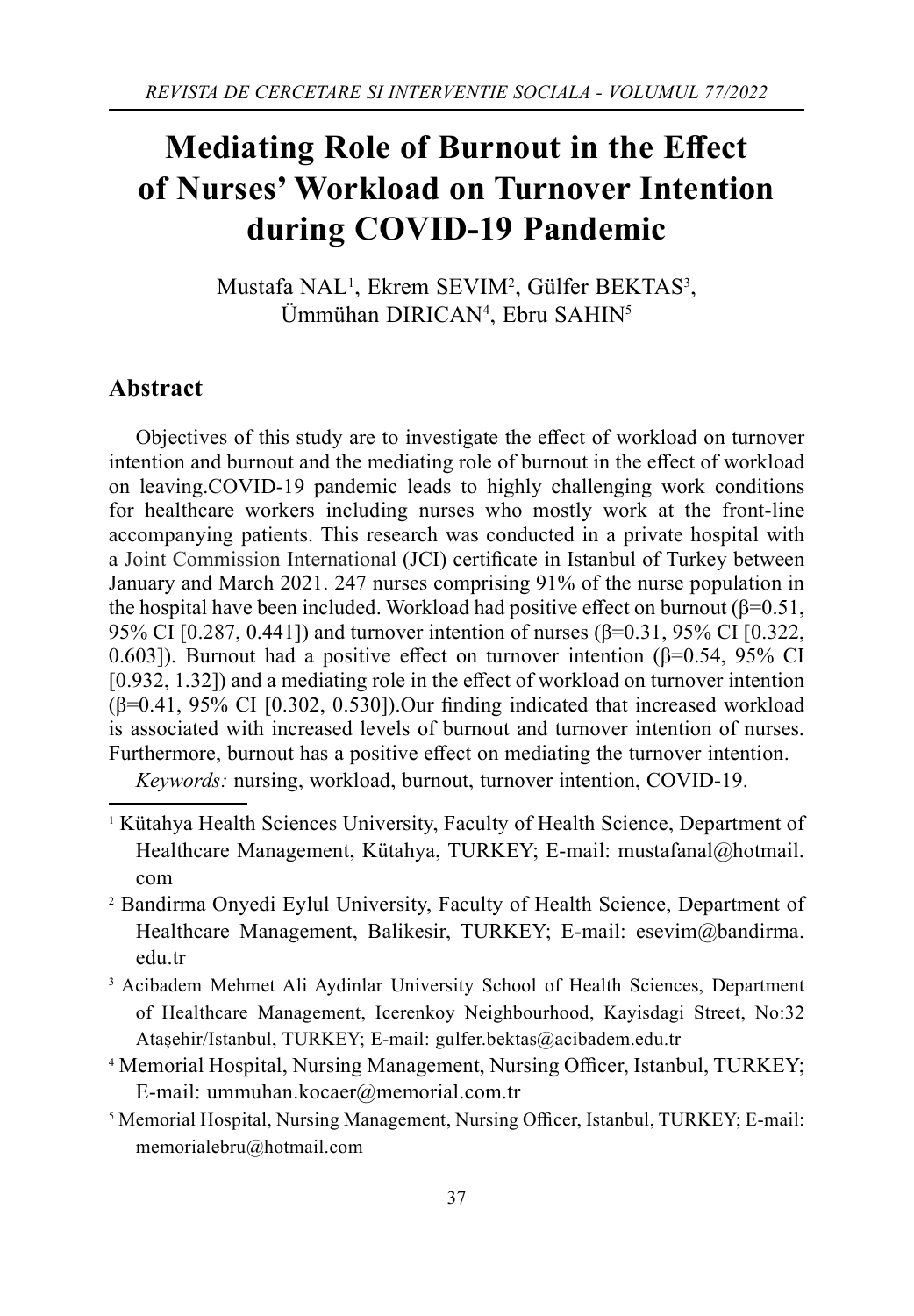## **Introduction**

For nearly a year, the pandemic caused by the novel coronavirus-2019 (COVID-19) has aff ected the whole world, becoming a threat to human life. The first case of COVID-19 was identified on the December  $12<sup>th</sup>$ , 2019 in Wuhan of Hubei province of China, and the virus rapidly spread to the whole world. The World Health Organization (WHO) announced this epidemic caused by the COVID-19 virus as a pandemic (global epidemic) on the March  $11<sup>th</sup>$ , 2020. In Turkey, the first COVID-19 case was reported on the March  $11<sup>th</sup>$ , 2020 (Nal, 2020). The COVID-19 pandemic has been going on all over the world for more than a year. According to the data of the WHO, as of April  $5<sup>th</sup>$ , 2021, the number of cases with COVID-19 detected in the world was 131,020,967 and the number of fatalities was 2,850,521, while the case number and total fatalities in Turkey was 3,487,050 and 32,263 respectively (WHO, 2021).

During this pandemic, the occupancy rate in intensive care units reached around 90% (Republic of Turkey Ministry of Health, 2021). This increase in the occupancy rate in hospitals posed a substantial workload of nurses, leading to turnover intentions. While the number of nurses per 10,000 patients in Organisation for Economic Co-operation and Development (OECD) countries is 89.22, this number is 24.00 in Turkey (Sayili *et al.*, 2017). Given the limited number of nurses in Turkey, even a small change in the number of nurses leaving their jobs may adversely risk the provision of healthcare services in the country.

Comparable studies conducted on nurses' turnover intention focus on a variety of factors, including personal factors, hospital-related factors, work-family confl ict, psychological stress, job satisfaction, workload and burnout (Back *et al.*, 2020; Labrague, 2020; Lee & Kim, 2020). Studies on nurses have shown that workload and burnout have a positive effect on turnover intention (Back *et al.*, 2020; Dwinijanti *et al.*, 2020; Lee & Kim, 2020). However, no existing study examines the mediating role of burnout in the effect of nurses' workload on turnover intention during the COVID-19 pandemic.

As a complementary perspective and contribution to the literature, the workload of nurses is considered to positively aff ect the level of burnout. Research results on nurses and other healthcare professionals (Phillips, 2020; Portoghese *et al.*, 2014; Xiaoming *et al.*, 2014) have shown that there is a positive relationship between workload and burnout. In line with these findings, we suggest the following hypotheses:

H1: There is a positive relationship between workload and burnout.

H2: Workload has a positive effect on burnout.

As another complementary point of view to the literature, the workload of nurses is considered to positively affect turnover intention. Research results (Lee & Kim, 2020; Toti, Ruswanti, & Kusumapradja, 2020). have shown that there is a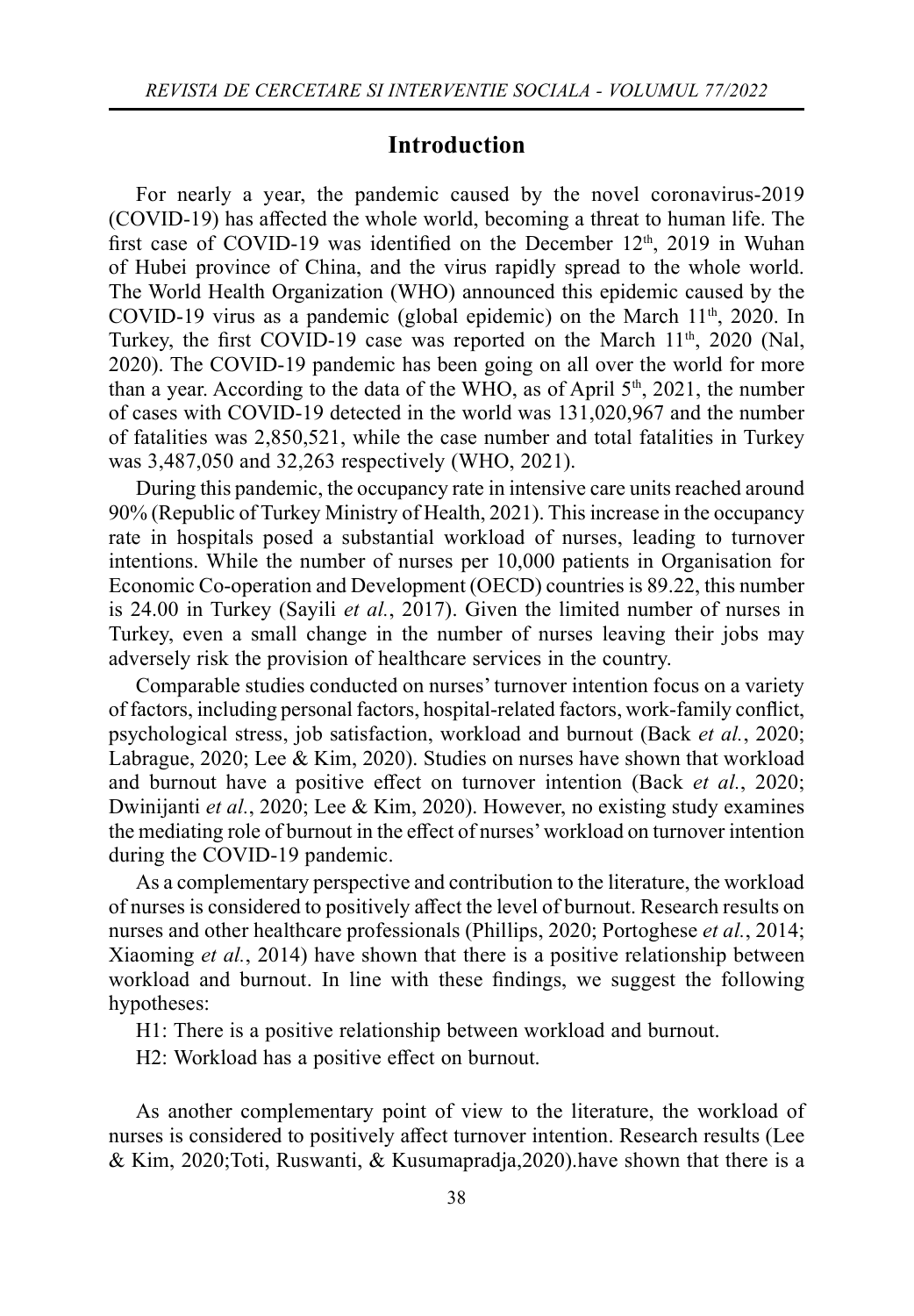positive relationship between the workload and turnover intention of nurses. In addition, the results of research conducted in different sectors (Holland *et al.*, 2019; Liu & Lo, 2018; Xiaoming *et al.*, 2014) have demonstrated that there is a positive relationship between workload and turnover intention. In line with these findings, we suggest the following hypotheses:

H3: There is a positive relationship between workload and turnover intention. H4: Workload has a positive effect on turnover intention.

As a complementary point of view to the literature, the level of burnout of nurses would positively affect turnover intention. Research results on nurses and other healthcare workers (Back *et al.*, 2020; Dwinijanti *et al.*, 2020; Elçi *et al.*, 2018; Labrague *et al.*, 2017; Xiaoming *et al.*, 2014) have shown that there is a positive relationship between burnout and turnover intention. In line with these findings, we suggest the following hypotheses:

H5: There is a positive relationship between burnout and turnover intention. H6: Burnout has a positive effect on turnover intention.

In previous studies examining the relationship between workload and turnover intention (Holland *et al.*, 2019; Liu & Lo, 2018; Lee & Kim, 2020; Xiaoming *et al.*, 2014), there was a positive relationship between workload and turnover intention. Studies examining the relationship between workload and burnout (Liu & Lo, 2018; Phillips, 2020; Portoghese *et al.*, 2014; Xiaoming *et al.*, 2014) found a positive relationship between workload and burnout. In studies examining the relationship between burnout and turnover intention (Back *et al.*, 2020; Dwinijanti *et al.*, 2020; Elçi *et al.*, 2018; Labrague *et al.*, 2017; Xiaoming *et al.*, 2014), a positive relationship was found between burnout and turnover intention. According to the results of these studies, we hypothesized that burnout might have a mediating role in the effect of workload on turnover intention. In line with these findings, we suggest the following hypotheses:

H7: Burnout has a mediating role in the effect of workload on turnover intention.

Therefore, we aimed to investigate the effect of workload on turnover intention and burnout and to examine the mediating role of burnout on turnover intention.

The model for the hypotheses is shown in *Figure 1*.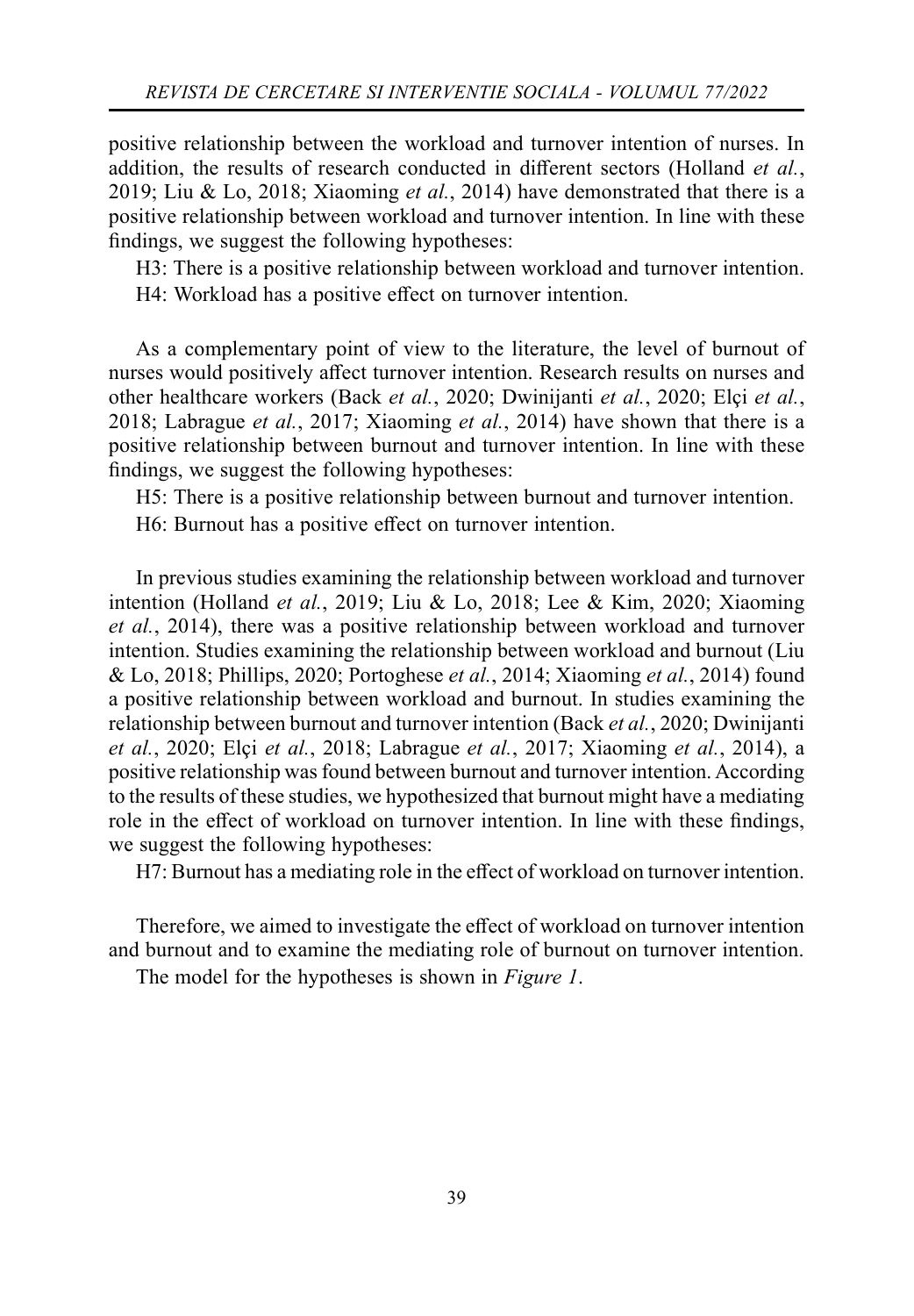

*Figure 1.*Hypothesis model

#### **Methodology**

#### *Study Design and Participants*

This cross-sectional study was conducted on the population of nurses working during the COVID-19 pandemic in a private hospital accredited by the Joint Commission International (JCI) located in Istanbul, Turkey, between January 2021 and March 2021 based on full count sampling method. A total of 273 nurses worked in these hospitals. Inclusion criteria were as follows: (a) working as a nurse, (b) at least six months of clinical experience, (c) volunteering to participate in the study. Those who were unwilling to fill the questionnaires were excluded from the study. Prior to study, permission was obtained from the hospital administration for research. Electronic questionnaire method was preferred in order for nurses not to be affected by the administrators and to fill the questionnaires comfortably. Before the researchers distributed the questionnaires electronically, the study objectives were explained to the participants and the privacy of their personal data was guaranteed. The questionnaires were filled out at a time deemed appropriate by the nurses outside of working hours. Nurses whose ethical consent was obtained and who agreed to participate in the study were included in the study.

This survey has a scale with high reliability and validity as confirmed in many studies and has been widely used in Turkey. In this study, a total of 160 subjects for an error margin of  $0.05$  at a 95% confidence interval were required. According to inclusion criteria, a total of 247 nurses were included in the study with full counting and unlikely sampling.

#### *Scales*

The data were collected using four questionnaires, (1) demographic questionnaire, (2) Individual Workload Perception Scale (Cox, 2003), (3) Maslach Burnout Scale (Maslach & Jackson, 1981), (4) Turnover Intention Questionnaire (Mobley *et al.*, 1978).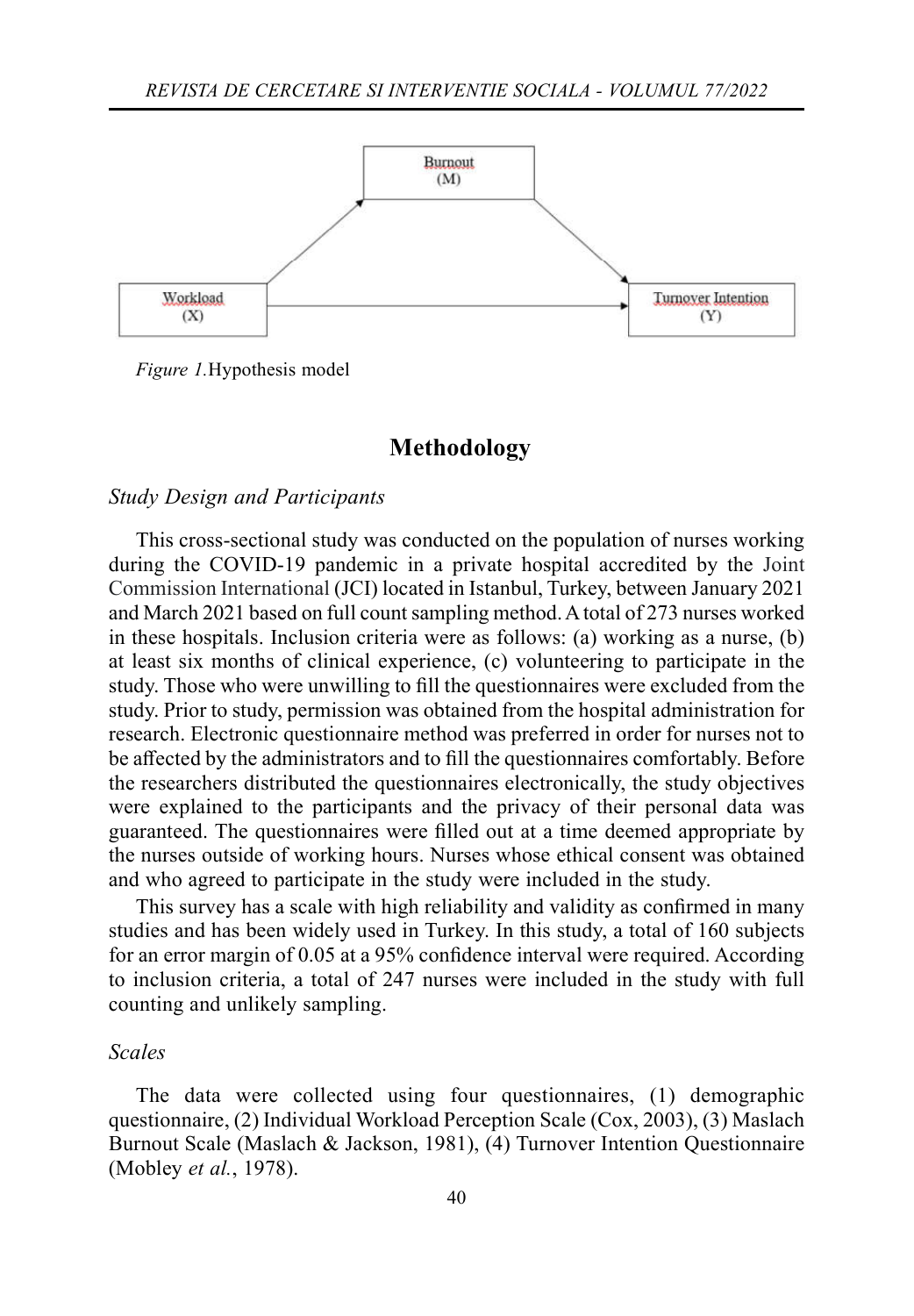- *Demographic Survey*. The demographic questionnaire contains information about age, gender, marital status, education status, type of working shift, and number of years spent in the profession.
- *Individual Workload Perception Scale*. To measure the workload of healthcare workers, the Individual Workload Perception Scale (IWPS), whose reliability and validity is made and developed by Cox (2003) and adapted to Turkish by Saygili (2008), was used. The scale is five-dimensional (manager support, colleague support, unit support, work environment workload characteristics, intention to continue the current job) and consists of 31 items. The scale is a five-point Likert type and is scored with the scale as "I do not agree at all=1, I completely agree=5" (Saygili, 2008). In this study, the Cronbach alpha value of the scale was found to be 0.93.
- *Maslach Burnout Scale.* To measure the burnout level of employees, the Maslach Burnout Scale, developed by Maslach and Jackson (1981) and whose reliability and validity was made by Maslach and Jackson, was used. The scale was adapted to Turkish and its reliability and validity was carried out by Ergin (1992). There are a total of 22 statements in the scale and the scale consists of three sub-dimensions: emotional exhaustion, desensitization, and low personal success (Maslach, Schaufeli, and Leiter, 2001). The scale has a score varying as "strongly disagree=1, absolutely agree=5". In this study, the Cronbach alpha value of the scale was found to be 0.80.
- *Turnover Intention Questionnaire.* In order to determine the attitude of employees about their intention to leave their jobs, the Turnover Intention Questionnaire was used. This tool was developed and the reliability and validity studies were conducted by Mobley *et al.* (1978: 410), It was adapted to Turkish with validity and studies by Örücü and Özafşarlioğlu (2013: 341). It consists of three items and is five-point Likert type. "Strongly Disagree=1, Strongly Agree=5". High scores in the scale indicate a high turnover intention. In this study, the Cronbach alpha value of the scale was calculated as 0.84.

#### *Data Collection and Analysis*

Electronic questionnaire method was selected to avoid face-to-face encounters during pandemic and as well as to ensure a convenient environment to the participants. Data collection was conducted in between January and March 2021 when Turkey was facing a COVID-19 peak. Statistical analysis was performed using the SPSS version 25.0 software (IBM Corp., Armonk, NY, USA). Descriptive data were expressed in mean  $\pm$  standard deviation (SD), or number and frequency, where applicable. The normality assumption was checked using the skewness kurtosis values. The skewness value varies between .92 and .623, and the kurtosis value varies between -.776 and 1.204. In the analysis of the mediation test, Process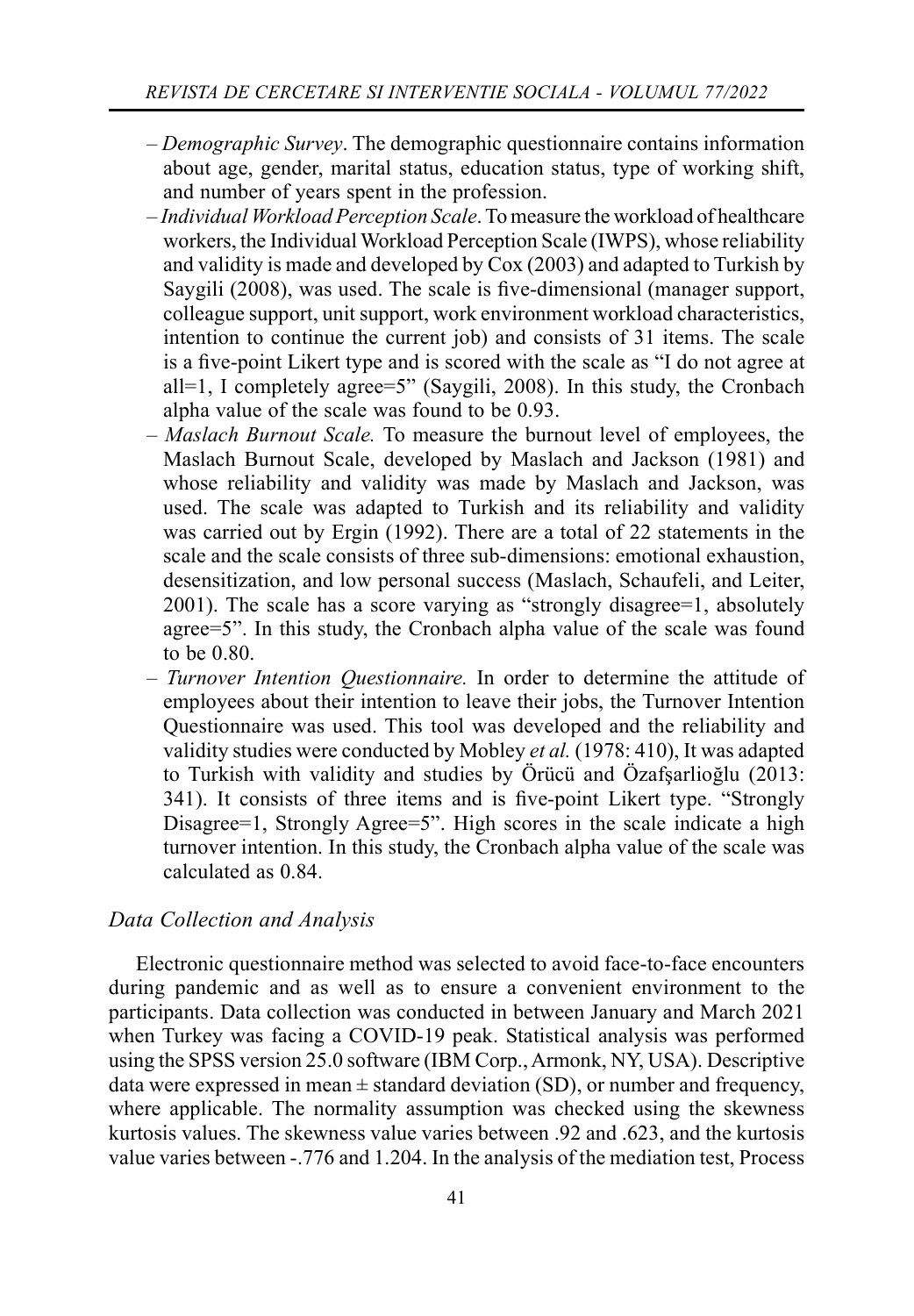Macro v3.4 application developed by Hayes (2018) and IBM SPSS program were used. In the analysis, 5000 sampling options and model 4 with Bootstrap technique were preferred. In the analysis, in the mediation effect analysis performed with the Bootstrap technique, the evaluation was made according to the 95% confidence interval (the range where the CI values do not include the zero (0) value). Pearson correlation analysis and simple linear regression analysis were used to examine the relationship between variables. A  $p$  value of  $\leq 0.05$  was considered statistically significant.

#### *Ethical Considerations*

Before data collection, required permissions and approvals were obtained from the institutional ethics committee, hospital administration and the Ministry of Health of Turkey. All of the study objectives were disclosed to the participants whose personal data was also kept private. Questionnaires were filled electronically and at a time decided by nurses outside of their working hours. Before the researchers distributed the questionnaires electronically, the study objectives were explained to the participants and the privacy of their personal data was guaranteed. Ethical consent was obtained from nurses who agreed to participate in the study. The study was conducted in accordance with the principles of the Declaration of Helsinki.

## **Results**

Descriptive characteristics of all participants are presented in Table 1. The majority of the participants were females  $(83.4\%)$  with a mean age of  $28\pm7.10$ years, 63.2% were single, 63.2% were working both day and night shifts, and 40.9% were high school graduates. Participants were found to have a low level of workload (2.40 $\pm$ 0.60), a low level of burnout (2.61 $\pm$ 43), and a low level of turnover intention  $(2.23\pm0.89)$ . However, the emotional exhaustion of the nurses was at a medium level (3.07±0.61).

*Table 1.* Descriptive statistics (N=247)

| Variable | n   | %    |  |  |  |
|----------|-----|------|--|--|--|
| Gender   |     |      |  |  |  |
| Female   | 41  | 16.6 |  |  |  |
| Male     | 206 | 83.4 |  |  |  |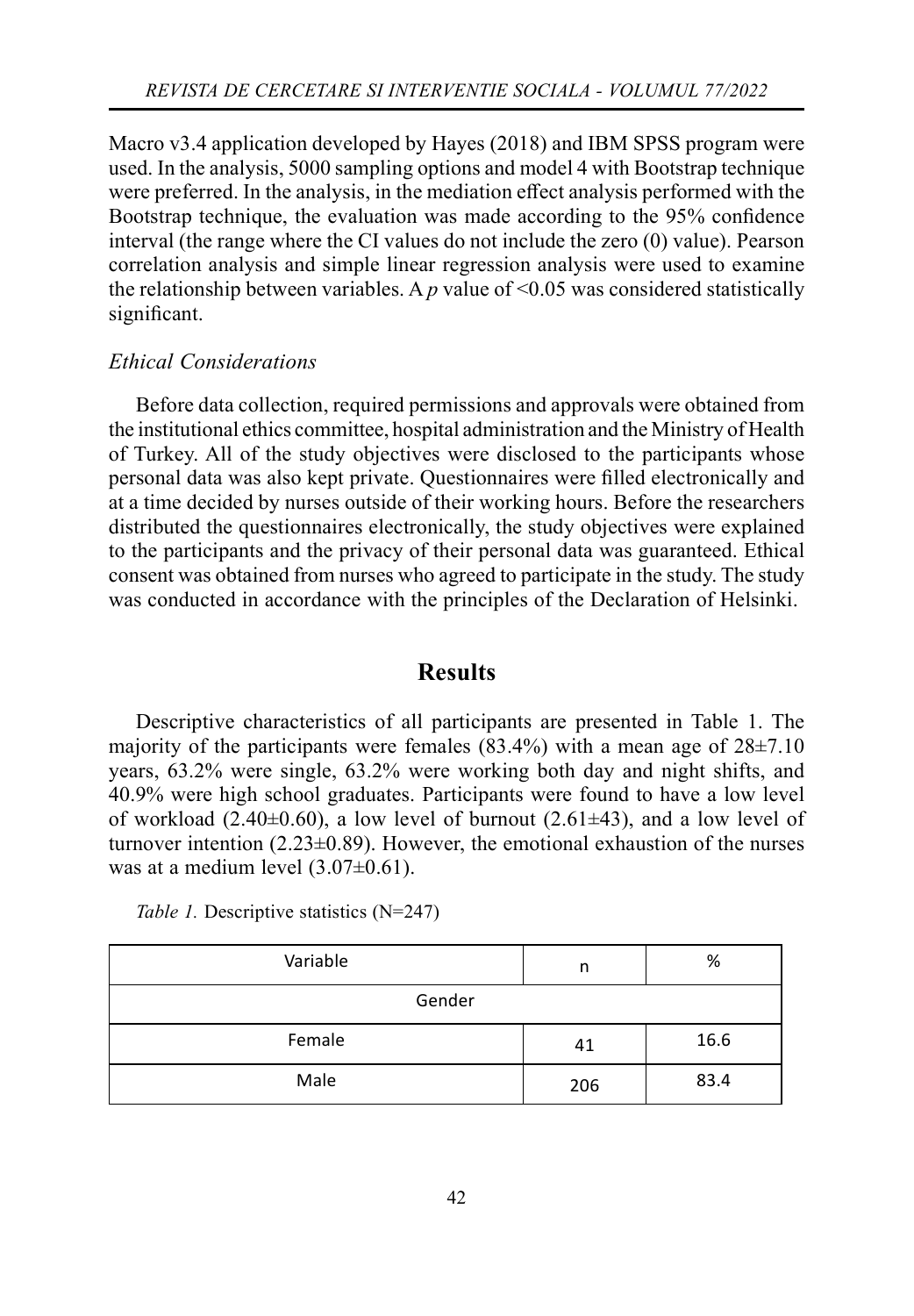| Marital status           |      |      |  |  |  |  |  |
|--------------------------|------|------|--|--|--|--|--|
| Married                  | 91   | 36.8 |  |  |  |  |  |
| Unmarried                | 156  | 63.2 |  |  |  |  |  |
| Work Shift               |      |      |  |  |  |  |  |
| Daytime                  | 91   | 36.8 |  |  |  |  |  |
| Both Night and Daytime   | 156  | 63.2 |  |  |  |  |  |
| Age                      |      |      |  |  |  |  |  |
| 20-29                    | 167  | 67.6 |  |  |  |  |  |
| 30-39                    | 55   | 22.3 |  |  |  |  |  |
| $\geq 40$                | 25   | 10.1 |  |  |  |  |  |
| <b>Educational level</b> |      |      |  |  |  |  |  |
| High school              | 101  | 40.9 |  |  |  |  |  |
| Associate degree         | 51   | 20.6 |  |  |  |  |  |
| Undergraduate            | 69   | 27.9 |  |  |  |  |  |
| Master                   | 26   | 10.5 |  |  |  |  |  |
| Working time             |      |      |  |  |  |  |  |
| 6 months-5 years         | 100  | 40.5 |  |  |  |  |  |
| 6-10 years               | 84   | 34.0 |  |  |  |  |  |
| $11-15$ years            | 32   | 13.0 |  |  |  |  |  |
| 16-20 years              | 14   | 5.7  |  |  |  |  |  |
| 20 years and more        | 17   | 6.9  |  |  |  |  |  |
| Variable                 | M    | SD   |  |  |  |  |  |
| Workload                 | 2.40 | .60  |  |  |  |  |  |
| Manager support          | 2.20 | .80  |  |  |  |  |  |
| Colleague support        | 2.18 | .70  |  |  |  |  |  |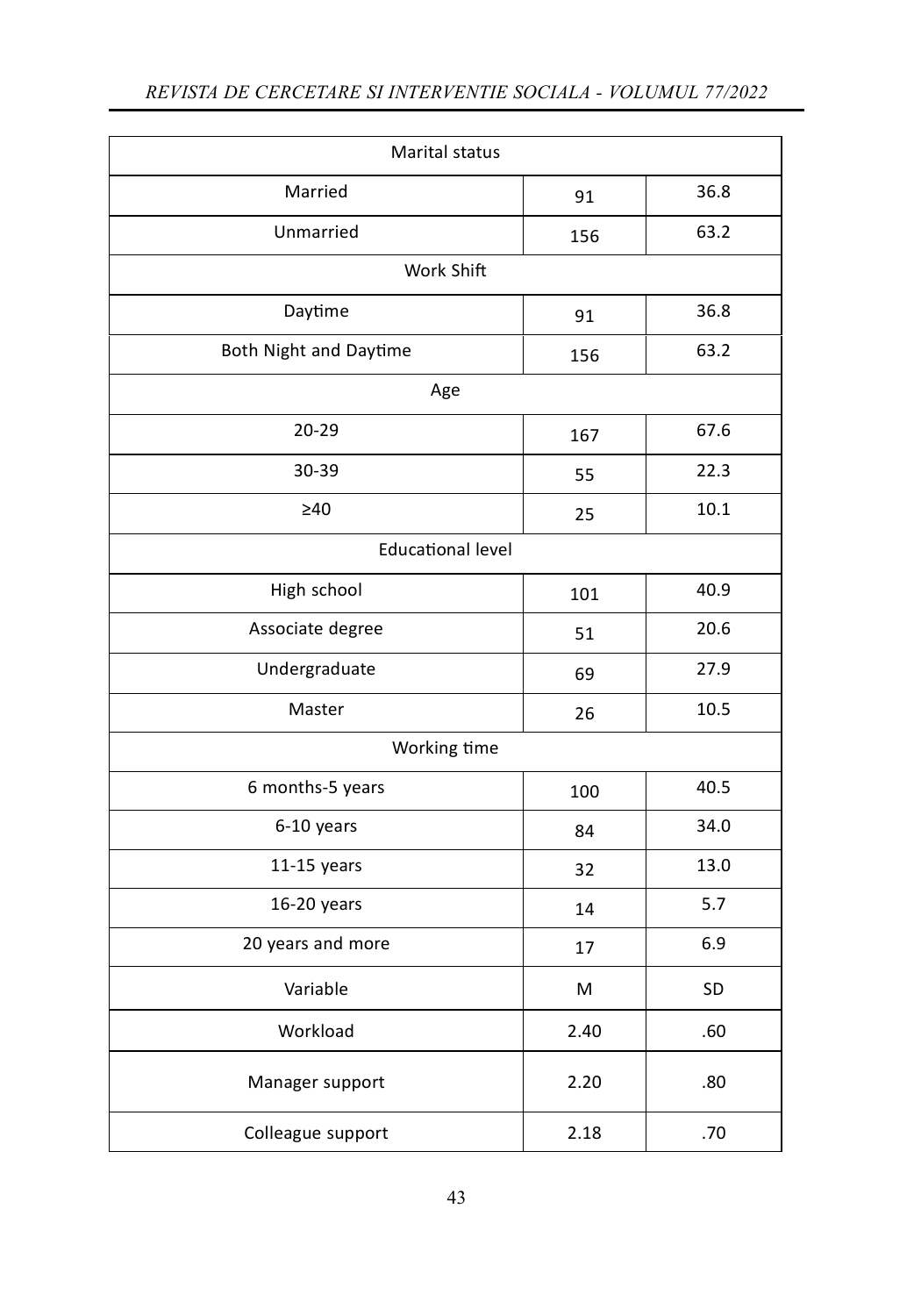| Unit support                              | 2.55 | .77 |
|-------------------------------------------|------|-----|
| Work environment workload characteristics | 2.64 | .58 |
| Intention to continue the current job     | 2.73 | .97 |
| <b>Burnout</b>                            | 2.61 | .43 |
| Emotional exhaustion                      | 3.07 | .61 |
| Desensitization                           | 2.04 | .68 |
| Low personal success                      | 2.44 | .38 |
|                                           |      |     |

H1: The correlation analysis results are shown in  $\frac{223}{7able}$  2. Accordingly, there was a positive relationship between workload and burnout. There was a moderate positive correlation between the workload level of the nurses and the level of burnout ( $r = 0.512$ ,  $p \le 0.01$ ). There was a moderate positive relationship between workload and emotional exhaustion ( $r=0.498$ ,  $p<0.01$ ). There was a weak positive correlation between workload and desensitization  $(r=0.330, p<0.01)$ . There was a weak positive correlation between workload and personal failure ( $r = 0.318$ , p<0.01). These results supported the H1 hypothesis.

H3: In addition, there was a positive relationship between workload and turnover intention. There was a moderate positive correlation between workload and turnover intention ( $r = 0.595$ ,  $p < 0.01$ ). These results supported the H3 hypothesis.

H5: There was a positive relationship between burnout and turnover intention. There was a strong positive correlation between burnout and turnover intention (r  $=0.709$ ,  $p<0.01$ ). There was also a strong positive correlation between emotional exhaustion and turnover intention  $(r=0.680, p<0.01)$ . There was a moderate positive correlation between desensitization and turnover intention  $(r = 0.578)$ , p<0.01). There was a weak, positive correlation between personal failure and turnover intention ( $r = 0.323$ ,  $p < 0.01$ ).

Results of the mediating role of burnout are shown in Table 3. Accordingly, workload had a positive effect on burnout ( $\beta$ =0.51, 95% CI [0.287, 0.441]). These results supported the H2 hypothesis. The workload had a positive effect on turnover intention ( $β=0.31$ ,  $95%$  CI [0.322, 0.603]). These results supported the H4 hypothesis. Burnout had a positive effect on turnover intention ( $\beta$ =0.54, 95% CI [0.932, 1.32]). These results supported the H6 hypothesis. Burnout had a mediating role in the effect of workload on turnover intention ( $\beta$ =0.41, 95% CI [0.302, 0.530]). These results supported the H1 hypothesis.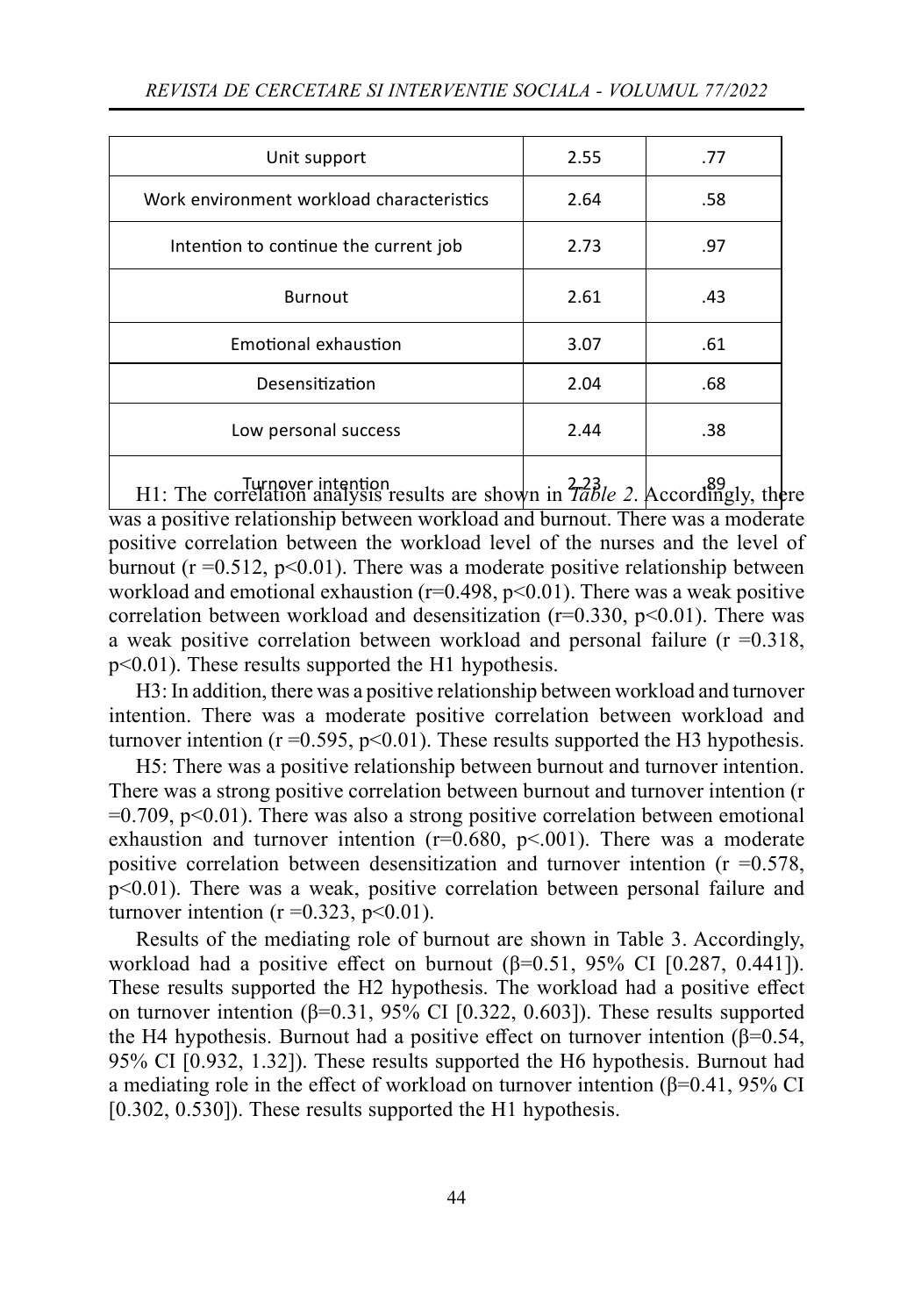| $\Xi$                 |          |                    |                      |              |                     |                                             |          |                         |                 |                         |                       |
|-----------------------|----------|--------------------|----------------------|--------------|---------------------|---------------------------------------------|----------|-------------------------|-----------------|-------------------------|-----------------------|
| $\overline{a}$        |          |                    |                      |              |                     |                                             |          |                         |                 |                         | $.323**$              |
| Ō                     |          |                    |                      |              |                     |                                             |          |                         | $\blacksquare$  | $.383**$                | $578**$               |
| $\infty$              |          |                    |                      |              |                     |                                             |          |                         | $.573**$        | $.256**$                | $*80*$                |
| ∼                     |          |                    |                      |              |                     |                                             |          | $.873**$                | $.817**$        | $.610**$                | $**601$ .             |
| م                     |          |                    |                      |              |                     |                                             | $.339**$ | $.347**$                | $.196**$        | $.204***$               | $-542**$              |
| ഥ                     |          |                    |                      |              | ÷                   | $.505**$                                    | $.504**$ | $.515***$               | $.330**$        | $.262**$                | $.587***$             |
| 4                     |          |                    |                      | $\mathbf -$  | $.656**$            | $.377**$                                    | $433**$  | $.427**$                | $.261**$        | $.277**$                | $.453**$              |
| m                     |          |                    |                      | $612**$      | $.675**$            | $.419**$                                    | $.382**$ | $.374**$                | $.221**$        | $.262**$                | $.440**$              |
| $\mathbf{\mathsf{N}}$ |          |                    | $.678**$             | $504**$      | $.613**$            | $.387**$                                    | $.415**$ | $.375**$                | $.310**$        | $.260**$                | $.455***$             |
| $\overline{ }$        |          | .846**             | $877**$              | $.786**$     | $.842**$            | $*803$ .                                    | $.512**$ | $***$                   | $.330**$        | $.318**$                | $595**$               |
| Variables             | Workload | Manager<br>support | Colleague<br>support | Unit support | environment<br>Work | continue the<br>Intention to<br>current job | Burnout  | exhaustion<br>Emotional | Desensitization | Low personal<br>success | intention<br>Turnover |

Table 2. Correlation analysis findings

 $* * = p < 0.01$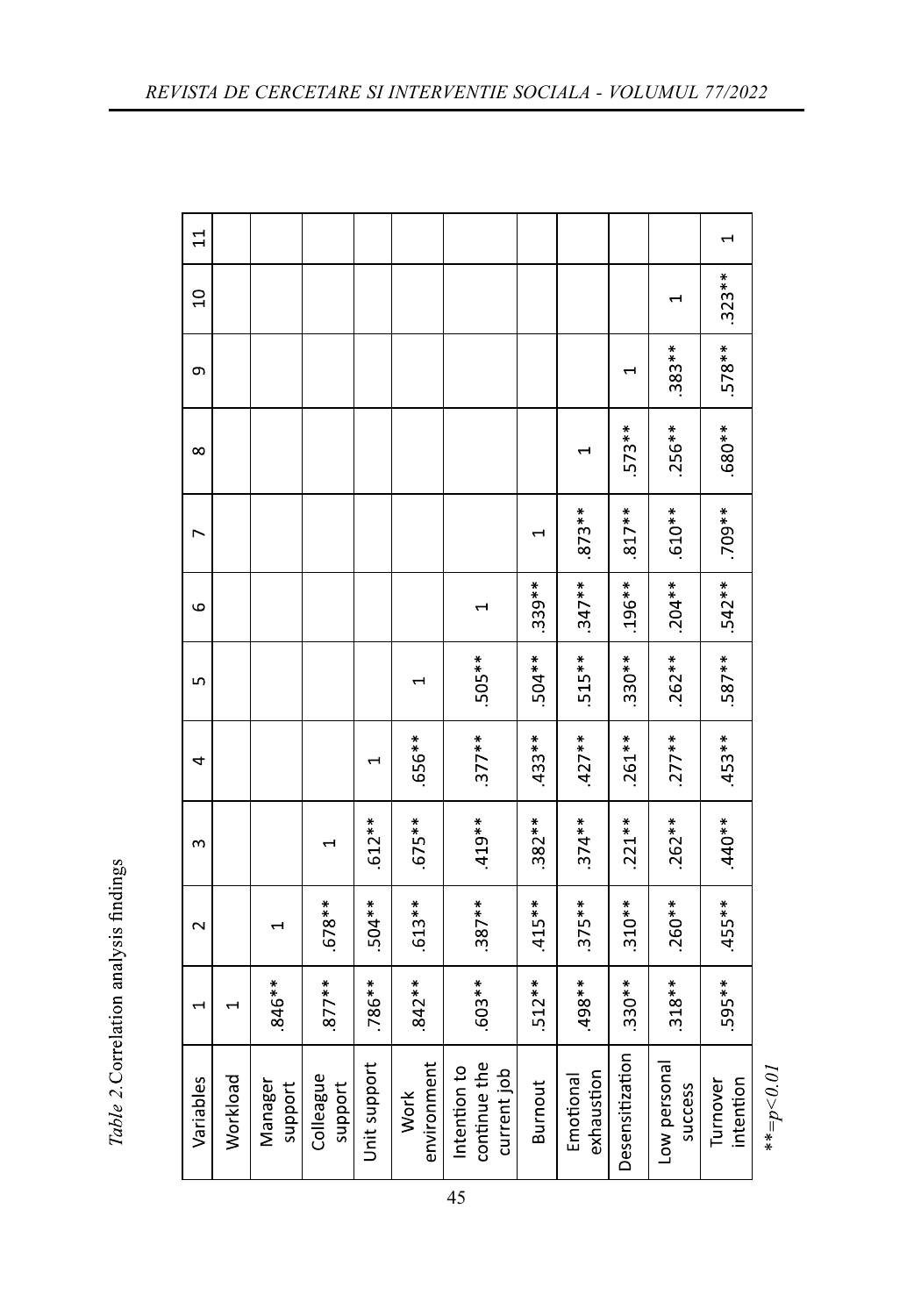| Path                                         | Factor  | Bias-Bootstrap 2000 | <b>Hypothesis</b> |           |  |
|----------------------------------------------|---------|---------------------|-------------------|-----------|--|
|                                              | Loading | 95% CI              | р                 |           |  |
| Workload $\rightarrow$ Burnout               | .51     | (.287, .441)        | $-.01$            | Supported |  |
| Workload $\rightarrow$ Turnover<br>intention | .31     | (.322, .603)        | $-.01$            | Supported |  |
| Burnout $\rightarrow$ Turnover<br>intention  | .54     | (.932, .1.32)       | $-.01$            | Supported |  |
| Direct effect                                | .46     | (.603, .520)        | < 0.01            | Supported |  |
| Indirecteffect                               | .41     | (.302, .530)        |                   | Supported |  |
| Total effect                                 | .59     | (1.02, .982)        | $-.01$            | Supported |  |
| Indirect effect/total effect                 | .47     |                     |                   |           |  |

*Table 3.* Hypothesis predictions and the mediating role of burnout

*Note: Independent variable: Workload, Dependent variable: turnover intention, Mediating variable: Burnout.*

## **Discussion**

In the present study, we investigated the effect of nurses' workload on burnout and turnover intention during the COVID-19 pandemic and examined the mediating role of burnout in the effect of workload on turnover intention. This study is based on cross-sectional survey data of 247 nurses working in a private hospital in Istanbul in Turkey. The main results of the study are as follows. First, we found a positive relationship between nurses' workload and burnout such that as the level of workload of nurses increased, the level of burnout increased. These results are consistent with previous studies also showing a positive effect of the nurses' workload on their burnout levels (Phillips, 2020; Portoghese *et al.,* 2014; Xiaoming *et al.,* 2014). This can be attributed to the increase in the workload and the inability of the individual to complete the work to be done and to feel incompetent. Burnout is more common among healthcare workers than among other occupational groups (Iglesias *et al.*, 2010; Spence Laschinger *et al.*, 2009). Researchers have shown that the increase in nurse workload causes disruption of duty, compromising standards, medication failure and an increase in patient falling (MacPhee, Dahinten & Havaei, 2017). Nurse burnout can lead to situations such as emotional exhaustion in the energy of nurses, lack of motivation and disappointment, and a decrease in work efficiency (Mudallal et al., 2017).

Second, there was a positive correlation between nurses' workload and turnover intention and as the workload level of nurses increased, turnover intention also increased. This result is also consistent with previous studies showing that nurses'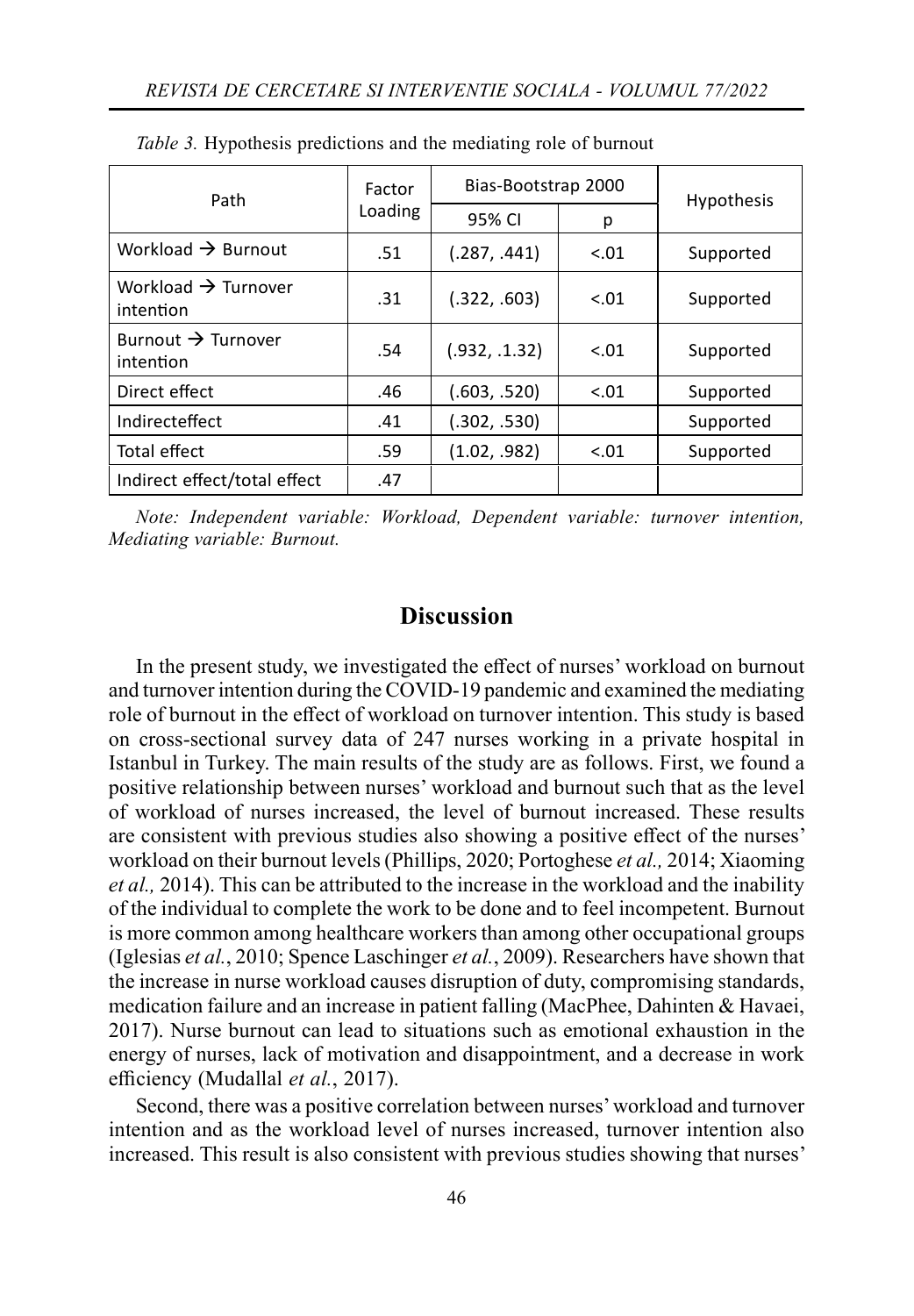workload positively affected turnover intention (Lee&Kim, 2020; Toti, Ruswanti, & Kusumapradja, 2020). Their turnover intention may increase, as nurses consider that they can avoid excessive workload by changing their jobs; that is, they can work with less workload in their new job. By reducing the workload of nurses, both their burnout levels and turnover intention could be reduced.

Third, we observed a positive relationship between the burnout level of the nurses and turnover intention and as the burnout level of the nurses increased, turnover intention also increased. This result is consistent with the results of previous research, suggesting that the level of burnout of nurses positively affected their turnover intention (Back *et al.,* 2020; Dwinijanti *et al.,* 2020; Elçi*et al.,* 2018; Labrague*et al.,* 2017; Xiaoming *et al.,* 2014). Since the increase in burnout level causes desensitization toward the job of nurses, it may increase turnover intention. Managers of nurses should monitor nurses for and take protective measures against burnout.

Finally, burnout showed a mediating role in the effect of nurses' workload on turnover intention. The burnout level of the nurses increased the effect of the workload on turnover intention. This result is consistent with the results of previous studies on healthcare professionals (Xiaoming *et al.,* 2014). To reduce the nurses' turnover intention and thus to prevent them from leaving their jobs, their workload should be reduced and as well the factors that may cause burnout should be eliminated.

The most interesting result in this study is that contrary to what was expected, the workload levels of nurses was relatively low (Table 1). The reason for this situation may be the postponement of all elective surgeries, providing health services only to urgent patients and COVID-19 cases, and patients not applying to hospitals except for emergencies due to the risk of COVID-19 transmission during the COVID-19 pandemic.

## **Conclusion**

This study reports evidence on the relationship between the nurses' workload and burnout, workload and turnover intention and also the mediating role of burnout in the effect of workload on turnover intention. This study showed that the increase in workload is associated with the increased level of burnout and turnover intention of nurses, and also, burnout has a positive mediating effect on the effect of workload on leaving. In other words, the increase in the workload of nurses negatively aff ects them. Therefore, managers of nurses should plan the workload of nurses well and plan their workload in a way that is not excessive. Necessary precautions should be taken to prevent nurses from feeling burnout and they should be evaluated in terms of burnout. We think that the results of this study would provide a significant contribution to the theory and practice of nursing management in the aftermath of the global health crisis. These data can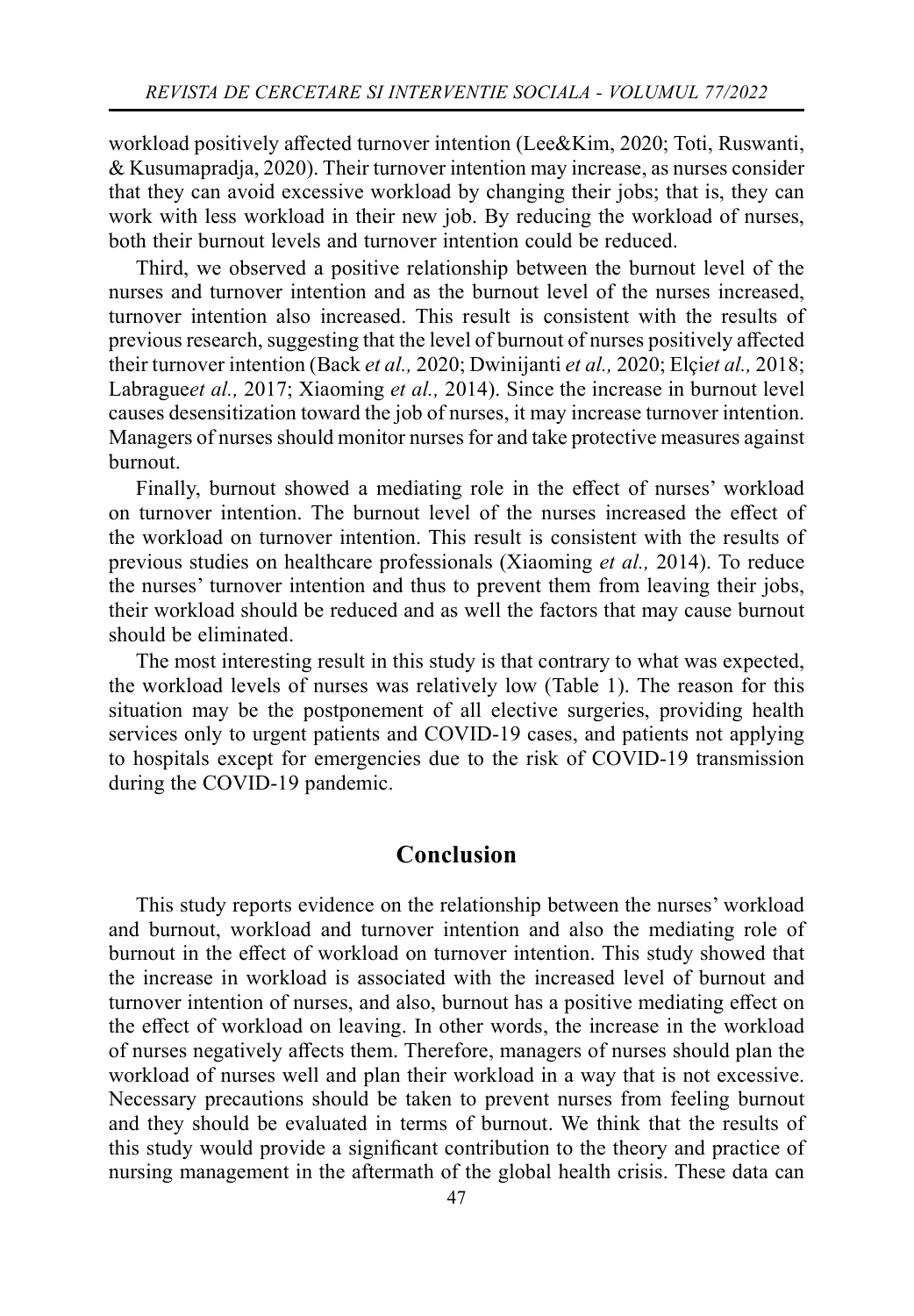provide useful information for establishment of nursing management policies, especially addressing the role of workload and burnout on turnover intention during a pandemic period.

## *Limitation and Future Studies*

This study is methodologically limited to the cross-sectional design used to evaluate structural models, including the mediating model. In future studies, researchers can use a longitudinal study design to facilitate causal inferences. In addition, this study examined the mediating role of burnout in the effect of workload on turnover intention. In future research, the effect of different mediator variables on the effect of workload on turnover intention can be examined. This study was conducted on 247 nurses working in a private hospital. Future research can be done on a larger sample of nurses working in the public sector. The proportion of male participants in this study is low. In future studies, a sample group in which female and male participants are equal may be preferred.

#### *References*

- Akyüz, I. (2015). Investigation of Level of Nurses' Burnout and Depression in Terms of Working Conditions and Demographic Characteristics. *İşletme ve İktisat Çalişmalari Dergisi*, *3*(1), 21-34. [in Turkish].
- Back, C., Hyun, D., Jeung, D., & Chang, S. (2020). Mediating Effects of Burnout in the Association between Emotional Labor and Turnover Intention in Korean Clinical Nurses. *Safety and Health at Work*, *11*(1), 88-96; DOI: 10.1016/j.shaw. 2020. 01.002.
- Çakici, A., Özkan, C., & Akyüz, B.H. (2013). İş Yükü Yoğunluğunun, İş ve Yaşam Doyumuna Etkisi Üzerine Otomotiv İşletmelerinde Bir Araştirma. *Cag University Journal of Social Sciences*, *10*(2), 1-26. [in Turkish].
- Cox, K.S. (2003). *Individual Workload Perception Scale user's manual*. Kansas City, MO: Children's Mercy Hospitals and Clinics.
- Dwinijanti, L., Adhikara, M. F. A., & Kusumapradja, R. (2020). Job satisfaction and turnover intention among public sector nurses: Is workload and burnout the issue? *JEMA: Jurnal Ilmiah Bidang Akuntansi Dan Manajemen*, *17*(1), 67-77; DOI: 10.31106/jema.v17i1.4951.
- Elçi, M., Yildiz, B., & Erdilek Karabay, M. (2018). How Burnout Affects Turnover Intention? The Conditional Effects of Subjective Vitality and Supervisor Support. *International Journal of Organizational Leadership*, *7*, 47–60.
- Ergin, C. (1992). Burnout in doctors and nurses and adaptation of Maslach burnout scale. *VII. National Psychology Congress Scientifi c Studies Handbook*, 143–154. [in Turkish].
- Hayes, A. F. (2018). *Introduction to mediation, moderation, and conditional process analysis: A regression-based approach.* (Second Edi). The Guilford Press.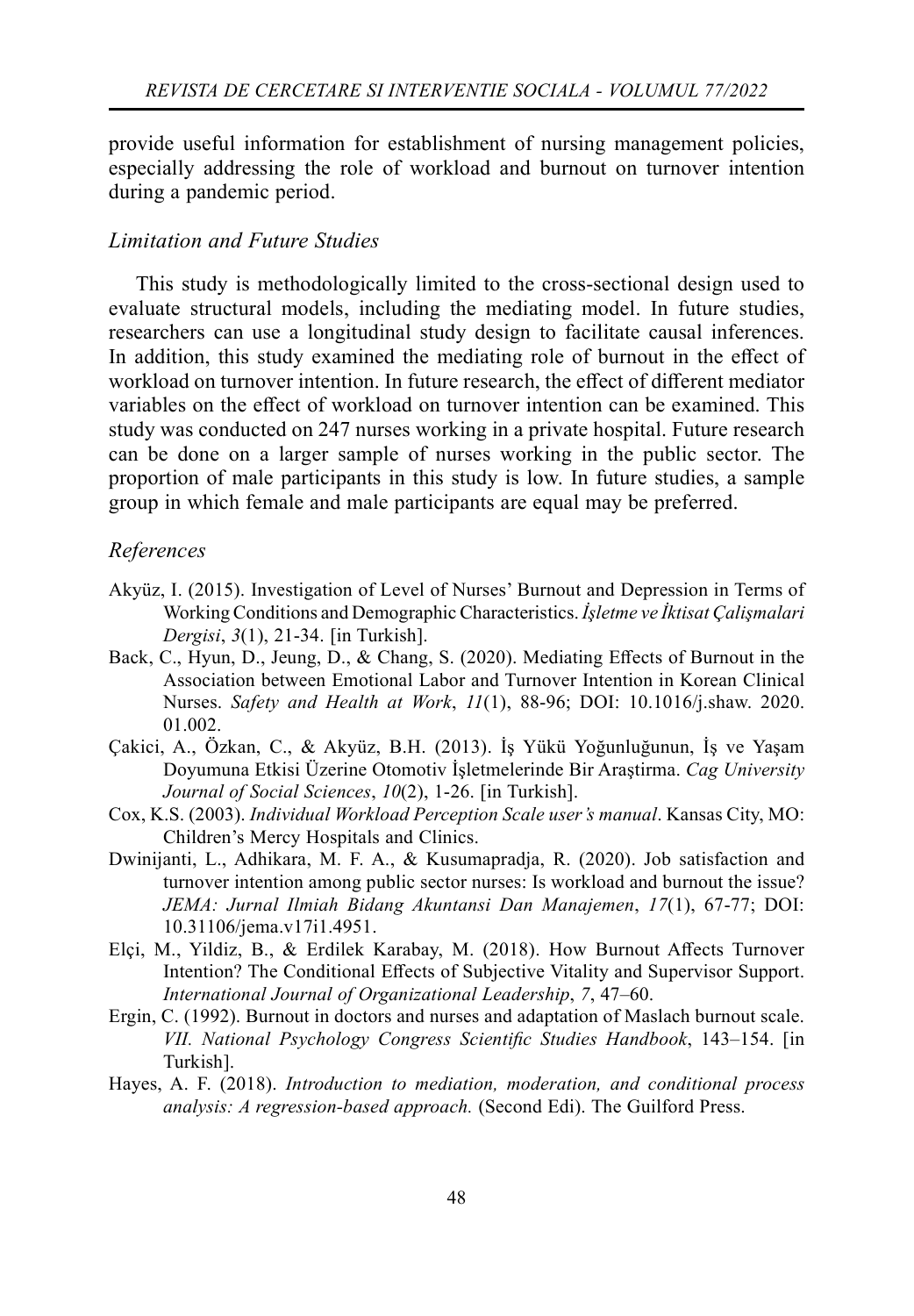- Holland, P., Tham, T. L., Sheehan, C., & Cooper, B. (2019). The impact of perceived workload on nurse satisfaction with work-life balance and intention to leave the occupation. *Applied Nursing Research*, *49*, 70-76; DOI: 10.1016/j.apnr.2019.06.001.
- Iglesias, M.E.L., Vallejo, R.B., & Fuentes, P.S. (2010). The relationship between experiential avoidance & burnout syndrome in critical care nurses: A cross-sectional questionnaire survey. *International Journal of Nursing Studies*, *47*(1), 30-37.; DOI: 10.1016/j.ijnurstu.2009.06.014.
- Labrague, J.L. (2020). Organisational and professional turnover intention among nurse managers: A cross‐sectional study. *Journal of Nursing Management*, *28*(6), 1275- 1285; 10.1111/jonm.13079.
- Labrague, L.J., Mc Enroe‐Petitte, D.M., Gloe, D., Tsaras, K., Arteche, D.L., & Maldia, F. (2017). Organizational politics, nurses' stress, burnout levels, turnover intention and job satisfaction. *International Council of Nurses*, *64*(1), 109-116; DOI: 10.1111/ inr.12347.
- Lee, E.K., & Kim, J.S. (2020). Nursing stress factors affecting turnover intention among hospital nurses. *International Journal of Nursing Practice*, *26*(1), 1-7; DOI: 10.1111/ijn.12819.
- Liu, H.L., & Lo, V. (2018). An integrated model of workload, autonomy, burnout, job satisfaction, and turnover intention among Taiwanese reporters. *Asian Journal of Communication*, *28*(2), 153-169; DOI: 10.1080/01292986.2017.1382544.
- MacPhee, M., Dahinten, V.S., & Havaei, F. (2017). The impact of heavy perceived nurse workloads on patient and nurse outcomes. *Administrative Sciences*, *7*(7), 1-17; DOI: 10.3390/admsci7010007.
- Maslach, C., & Jackson, S.E. (1981). The measurement of experienced burnout. *Journal of Organizational Behavior*, *2*(2), 99-113.
- Maslach, C., Schaufeli, W., & Leiter, M. (2001). Job Burnout. *Annu. Rev. Psychol*, *52*(1), 392-422; DOI: 10.1146/annurev.psych.52.1.397.
- Mobley, W.H. (1982). *Employee turnover, causes, consequences, and control.* Addison-Wesley.
- Mobley, W.H., Horner, S.O., & Hollingsworth, A.T. (1978). An evaluation of precursors of hospital employee turnover. *Journal of Applied Psychology*, *63*(4), 408-414.
- Mudallal, R.H., Othman, W.M., & Al Hassan, N.F. (2017). Nurses' Burnout: The Influence of Leader Empowering Behaviors, Work Conditions, and Demographic Traits. *INQUIRY: The Journal of Health Care Organization, Provision, and Financing*, *54*, 004695801772494; DOI: 10.1177/0046958017724944.
- Nal, M. (2020). Turkey's health policy during COVID-19 pandemic. *INSAC Natural and Health Sciences (INHS-2020)*, 286–290. [in Turkish].
- Örücü, E., &Özafşarlioğlu, S. (2013). Örgütsel Adaletin Çalişanlarin İşten Ayrilma Niyetine Etkisi: Güney Afrika Cumhuriyetinde Bir Uygulama. *Mustafa Kemal Üniversitesi Sosyal Bilimler Enstitüsü Dergisi*, *10*(23), 335–358. [in Turkish].
- Phillips, C. (2020). Relationships between workload perception, burnout, and intent to leave among medical–surgical nurses. *International Journal of Evidence-Based Healthcare*, *18*(2), 265-273; DOI: 10.1097/XEB.0000000000000220.
- Portoghese, I., Galletta, M., Coppola, R.C., Finco, G., & Campagna, M. (2014). Burnout and Workload Among Health Care Workers: The Moderating Role of Job Control. *Safety and Health at Work*, *5*(3), 152-157; DOI: 10.1016/j.shaw.2014.05.004.